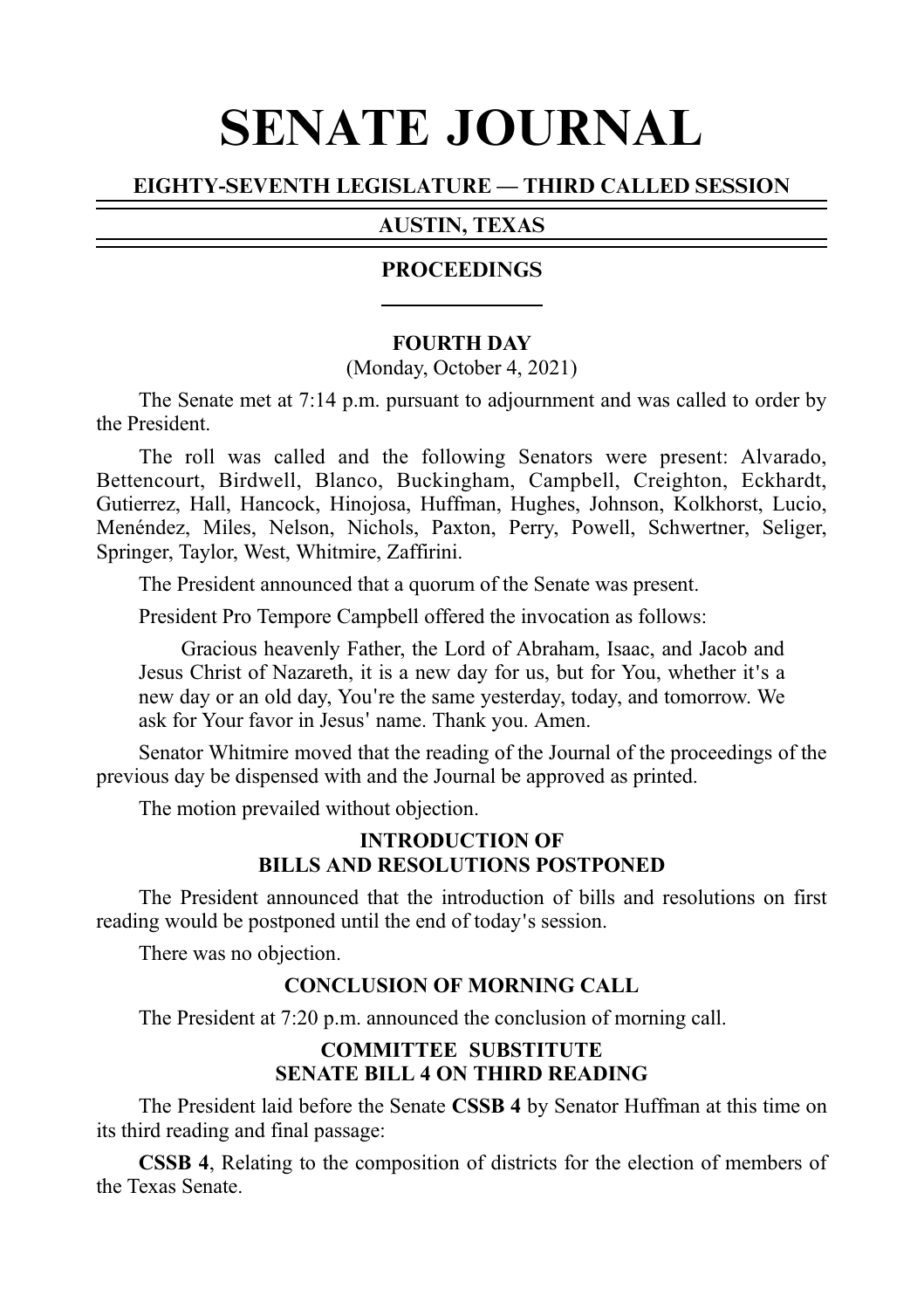The bill was read third time and was finally passed by the following vote: Yeas 20, Nays 11.

Yeas: Bettencourt, Birdwell, Buckingham, Campbell, Creighton, Hall, Hancock, Hinojosa, Huffman, Hughes, Kolkhorst, Lucio, Nelson, Nichols, Paxton, Perry, Schwertner, Springer, Taylor, Zaffirini.

Nays: Alvarado, Blanco, Eckhardt, Gutierrez, Johnson, Menéndez, Miles, Powell, Seliger, West, Whitmire.

## **REASON FOR VOTE**

Senator Eckhardt submitted the following reason for vote on **CSSB 4**:

CSSB 4 perpetuates the state's failure to uphold the legal and moral principle of "one person one vote" by willfully ignoring our history of suppressing minority voting strength and rushing through a map with a slim window for input which strategically removed race from consideration just as many parts of the state approach or obtain crossover, coalition or even single racial majority strength. I vote against CSSB 4 today and will continue to work with my colleagues for a future that reflects the present and future reality in Texas.

First, we will not meet the legal and moral principle of "one person one vote" by maintaining conscious indifference to our history or our present. The Texas Legislature has never produced districting maps that resulted in representation at the state or U.S. Congressional level that is accurately reflective of the State's diversity. This explains why we have been in almost continual litigation since the passage of the Voting Rights Act.

At the local level, we see positive signs of change with growing instances of crossover, coalition and single-race voting strength selecting candidates of their choice. Other members of this body will attest to this in their own areas. In Central Texas a cross-over coalition in Travis County elected State Senator Gonzalo Barrientos (a Hispanic born in Bastrop County) despite Travis County being approximately 21% Hispanic at the time. Cross-over coalitions in both counties within the current Senate District 14 have elected African American County Judges (the chief executive officer of the county) in recent history despite Travis County being 8% African American at that time and Bastrop County being 7.3% African American at that time. The cross-over coalitions of black, white, Hispanic and Asian voters that produced these results have been predominantly Democrats but not exclusively. The African American former Bastrop County Judge Ronnie McDonald was elected and reelected in a county that was and continues to be predominantly Republican. I am a Democrat, but, as a Travis County Commissioner, Travis County Judge and now as a State Senator for both Travis and Bastrop counties, I routinely win many Republican precincts.

Under CSSB 4 (Plan 2130), the existing voting coalitions of SD 14 have been packed, cracked and tacked to reduce their influence on State House, State Senate and US Congressional contests. The black, white, Hispanic and Asian coalition has been packed as tightly as possible into the new SD14- at 74.4% for Biden, tight packing will reduce the overall voting strength of SD 14. The Hispanic majority in Eastern Travis County has been cracked by being assigned to SD 21 where it is paired with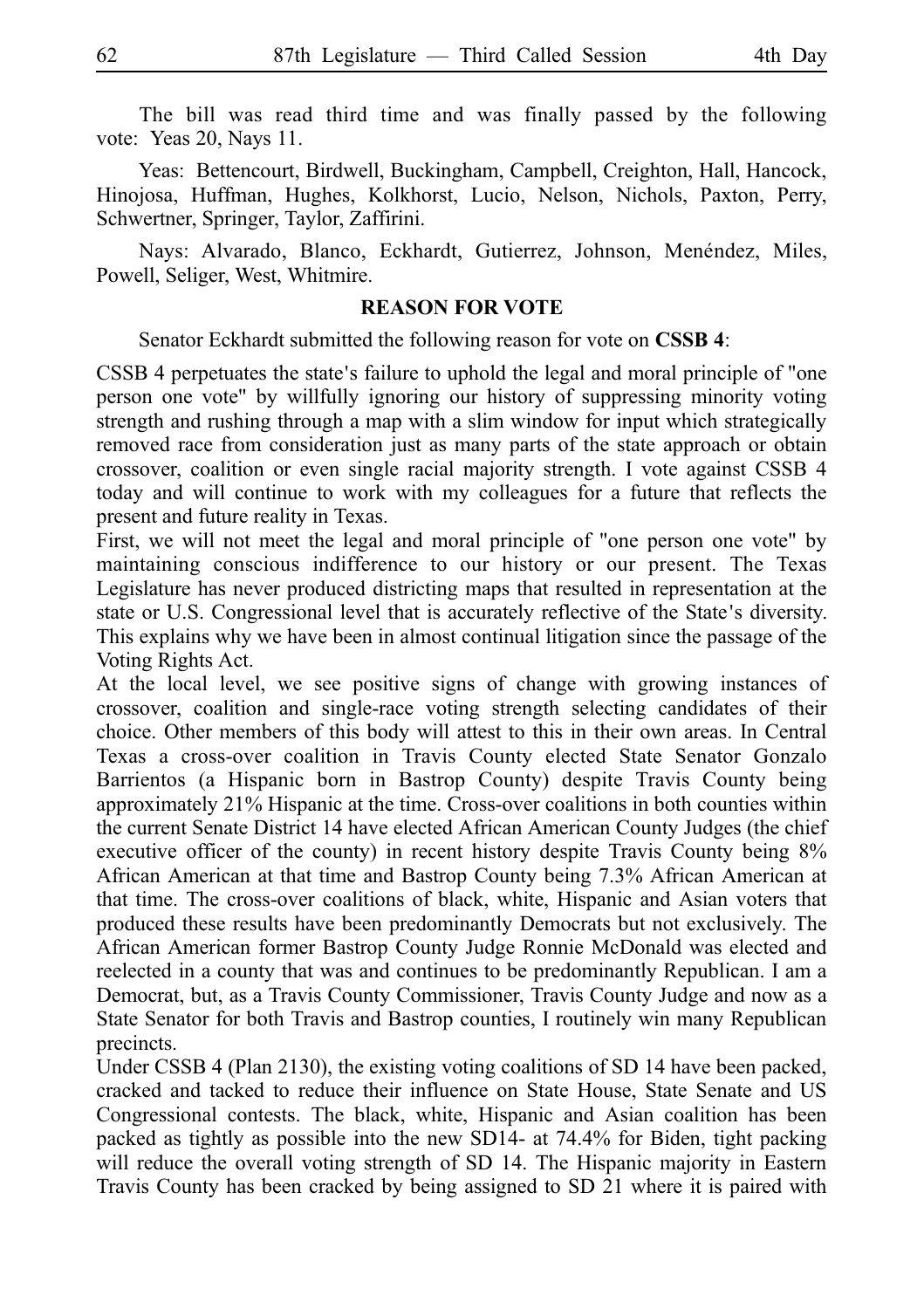Laredo Hispanics. Although these constituencies share race (which was purportedly not considered in the creation of the map) the Central Texas and South Texas constituencies share little common experience or understanding of each other's needs or preferences for transportation, reproductive healthcare, and border security just to name a few. The Bastrop coalition of white, black and Hispanic voters capable of electing an African American chief county executive is tacked onto SD 5 which is overwhelmingly white and Republican and anchored outside of the Austin MSA, sharing little common experience or understanding of Bastrop's stake in the Austin MSA economy, groundwater preservation, maintaining downstream water interests in the Colorado River, SH 71 improvements, or urban/wildland fire mitigation.

The author of CSSB 4 (Plan 2130) has claimed color blindness to race. However, one cannot unsee what has been provided by the Texas State Demographer and the U.S. Census Bureau. As predicted by the State Demographer and corroborated by the 2020 Census, Texas added 3,999,944 residents, an increase of 15.91%. Texans of color accounted for 95% of the state's growth. Hispanic Texans increased from 37.6% to 39.3%. Black Texans increased from 11.5% to 11.8%. Asian Texans increased from 3.8% to 5.4%. Non-Hispanic white Texans now make up just 39.7% of the state's population — down from 45.3% in 2010. Even though the 2020 Census was fraught with issues leading to a probable undercount of Hispanics due to the perceived threat of the proposed citizenship question as well as the coronavirus, Hispanics may already be or will soon become the majority race in Texas.

By far the fastest growing Metropolitan Statistical Area in the country, the Austin MSA is now of a size and sustained growth so as to merit multiple representatives at the Texas House, Texas Senate and U.S. Congressional level anchored in the Austin MSA. But, CSSB 4 (Plan 2130) draws only SD-14 anchored in the Austin MSA. SD-21 is intended to be anchored in Laredo/Webb County. SD-5 comprises a majority of non-Austin MSA counties. SD-25 is anchored in the San Antonio MSA. And SD-24 is anchored in Bell County.

It is also noteworthy that a good part of the rapid growth of Central Texas is in our Asian communities. Statewide, the Asian community accounts for about 5% of the population but they are the fastest-growing ethnic group in the state. Over the last decade, the Asian population of Travis County was the only racial group that gained in overall percentage in the county's population. In the last decade, Travis County's Anglo population declined  $\sim$ 2% to 47%, the Hispanic population declined 3% to 32.5% of population, the Black population declined by 1% to 7%, while the Asian population increased from 6% to 9% of population. 33% of Travis County children under 18 are Anglo, and 67% are Non-Anglo. This growth has been driven by Asian children and multiracial children, while there has been a drop in Hispanic and Black children from 2010-2020. The packing, cracking and tacking of Central Texas Asians greatly reduces the probability of Asians successfully collaborating with other interest groups to elect candidates of their choice. Additionally, the cracking and tacking of the Austin MSA Asian population reduces the liklihood of accessing services or influencing issues specific to Asian communities regarding healthcare, education, immigration, language access, and Asian targeted crime or discrimination.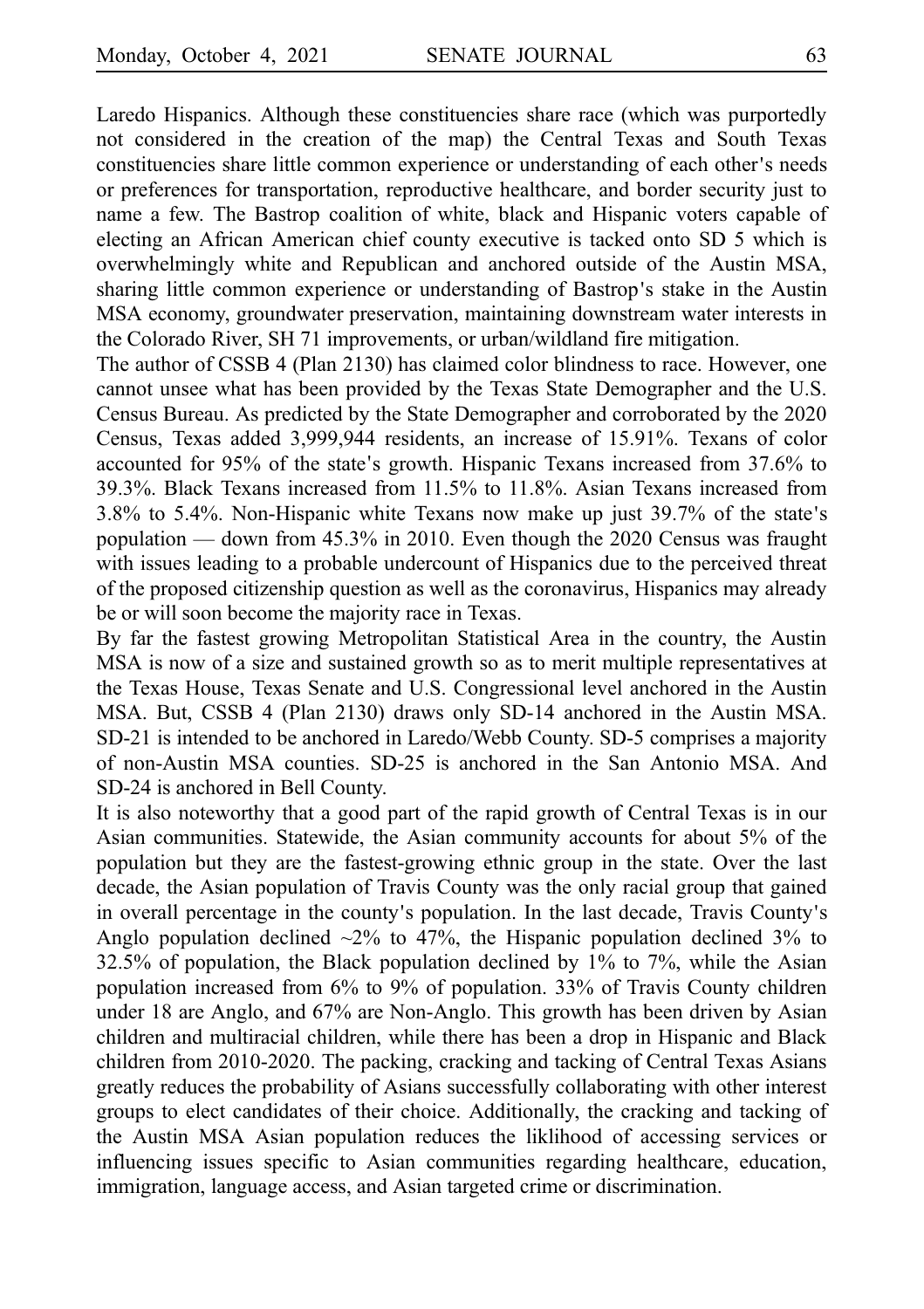Second, the Senate Special Redistricting Committee process itself evinces continuing conscious indifference to our changing demographics. At the opening of the September 24, 2021 Senate Select Committee on Redistricting's hearing on CSSB 4, it's author stated their goals and priorities in drawing the map. Specifically, CSSB 4's author listed their goals and priorities in the following order: abiding by all applicable law, equalizing population across districts, preserving political subdivisions and communities of interest wherever possible, preserving the cores of previous districts to extent possible, avoiding pairing incumbent members, achieving geographic compactness when possible, and accommodating incumbent priorities when possible. However, CSSB 4's author did not commit to or reveal any priority among these goals, the measure of achieving these goals or any balancing test for competing goals. Other than the bare assertion by the author of compliance with the Voting Rights Act, no other analysis has been provided to support the assertion. But the Princeton Gerrymandering Project did analyze SB 4 (Plan 2101) and gave the proposed Senate Map an "F" overall as well as for Compactness, Competitiveness, Geographic Features, and County Splits.

This failing grade may have been avoided had the committee process allowed for adequate time to analyze, make comment on and craft amendments to the proposed map. But the process was rushed. This important once-in-a-decade decision was assigned to a Special Session limited to 30 days. The Texas Constitution states, "The Legislature shall, at its first regular session after the publication of each United States decennial census, apportion the state into senatorial and representative districts." Texas Constitution Art. III, § 28. Regular Session would afford 140 days. The Texas Legislature does not have the authority to District until the next regular legislative session in 2023. This question is currently being litigated.

The only time there were regional hearings was before the 2020 Census results were returned. So, not only were there no maps, there weren't even any official numbers to comment on. When a map was finally available on which to comment, the time from publishing the draft map, to analyzing it, and providing comment was just 1 week. Assuming all committee members saw the full map for the first time on 9/18, committee members had just 10 days to deliberate and decide on a committee recommendation to move to the floor.

Finally, I urge an independent redistricting commission to prioritize the rights of voters over the interests of incumbent or parties. As evidence of this need I note my own reluctance as an interested party to ask the tough questions regarding extreme political gerrymandering for the benefit of some of my colleagues. That reluctance was in all probability the same reason that none of the bills proposing such a commission received a single hearing in the Senate during the 87th Regular Session.

In closing, I am respectfully voting against CSSB 4 today because I cannot legally or morally participate in continued conscious indifference to minority voting strength and certainly not when that minority has become or is rapidly becoming the majority.

#### ECKHARDT

#### **REASON FOR VOTE**

Senator Johnson submitted the following reason for vote on **CSSB 4**: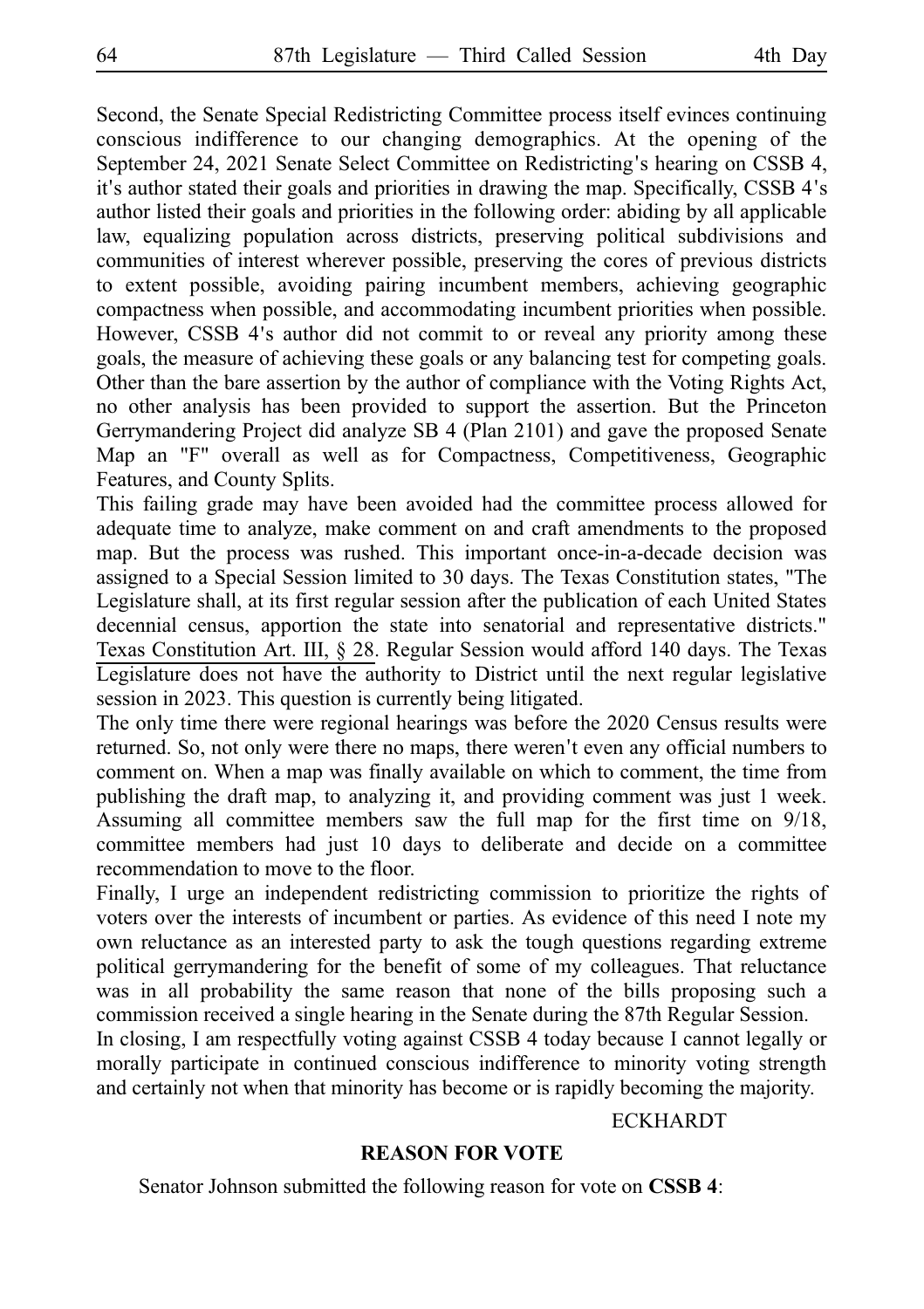The proposed maps under CSSB 4 do exactly what they were expected to do: they make districts more partisan, and  $-$  if not invalidated by a court challenge  $-$  they effectively eliminate a Democratic seat.

The result is bad for everyone (other than for, perhaps, incumbents). The intensified partisan composition of districts means that primary elections, not general elections, will dictate final outcomes. Productive bi-partisan collaboration in the Legislature will be discouraged; partisan rhetoric and intransigence will be encouraged. We can expect next session to be as partisan and rancorous as the last; maybe more.

To make matters worse, the elimination of a Democratic senate seat renders the Senate even less representative of the state than it was before.

Legislators should not draw legislative maps. Enabling the majority party to draw maps with the aim of ensuring their continued grip on power – irrespective of how their policies may increasingly diverge from the majority of Texas voters – creates a structural conflict of interest. And it undermines the legitimacy of the democratic process.

It's mind-boggling, really, that we continue to adhere to this antiquated re-districting approach. It's long past time to take legislators out of the map-drawing process. It will take an act of sober courage for the majority party to do what so many Democratic legislators have sought to do by filing (as I have) bills to create non-partisan or bi-partisan redistricting commissions. Out of respect for the value of democracy, they should.

#### **JOHNSON**

#### **REASON FOR VOTE**

Senator Alvarado, joined by Senators, Blanco, Eckhardt, Gutierrez, Hinojosa, Johnson, Lucio, Menéndez, Miles, Powell, West, Whitmire, and Zaffirini, submitted the following reason for vote on **CSSB 4**:

Each of us represents majority-minority districts in which minority citizens have demonstrated the ability to elect their candidates of choice. We recognize and accept our special responsibility to protect the voting rights of the minority citizens we represent as well as minority citizens in every part of Texas. In light of this, we want to make clear that any vote by any of us to suspend rules or a vote in support of CSSB 4, either on passage to engrossment or on final passage, should not be interpreted as endorsement of the configuration of the plan in all parts of our state. To the contrary, we unanimously oppose specific aspects of the plan, most notably, the decimation of Senate District 10.

According to the 2020 Census, Texas gained nearly four million new residents. Notably, persons of color accounted for 95 percent of this growth, including nearly two million Hispanics. Non-Hispanic white Texans now comprise only 39.7 percent of the state's population—down significantly from 45.3 percent in 2010. In contrast, the Hispanic population increased from 37.6 percent to 39.3 percent, the Black population increased from 11.5 percent to 11.8 percent, and the Asian population increased from 3.8 percent to 5.4 percent.

The CSSB 4 proposed plan fails to reflect this growth and, in fact, dilutes the number of minority opportunity districts. In the proposed plan, 19 of the 31 Senate districts, or approximately 60 percent, in effect would be controlled by Anglos, who comprise less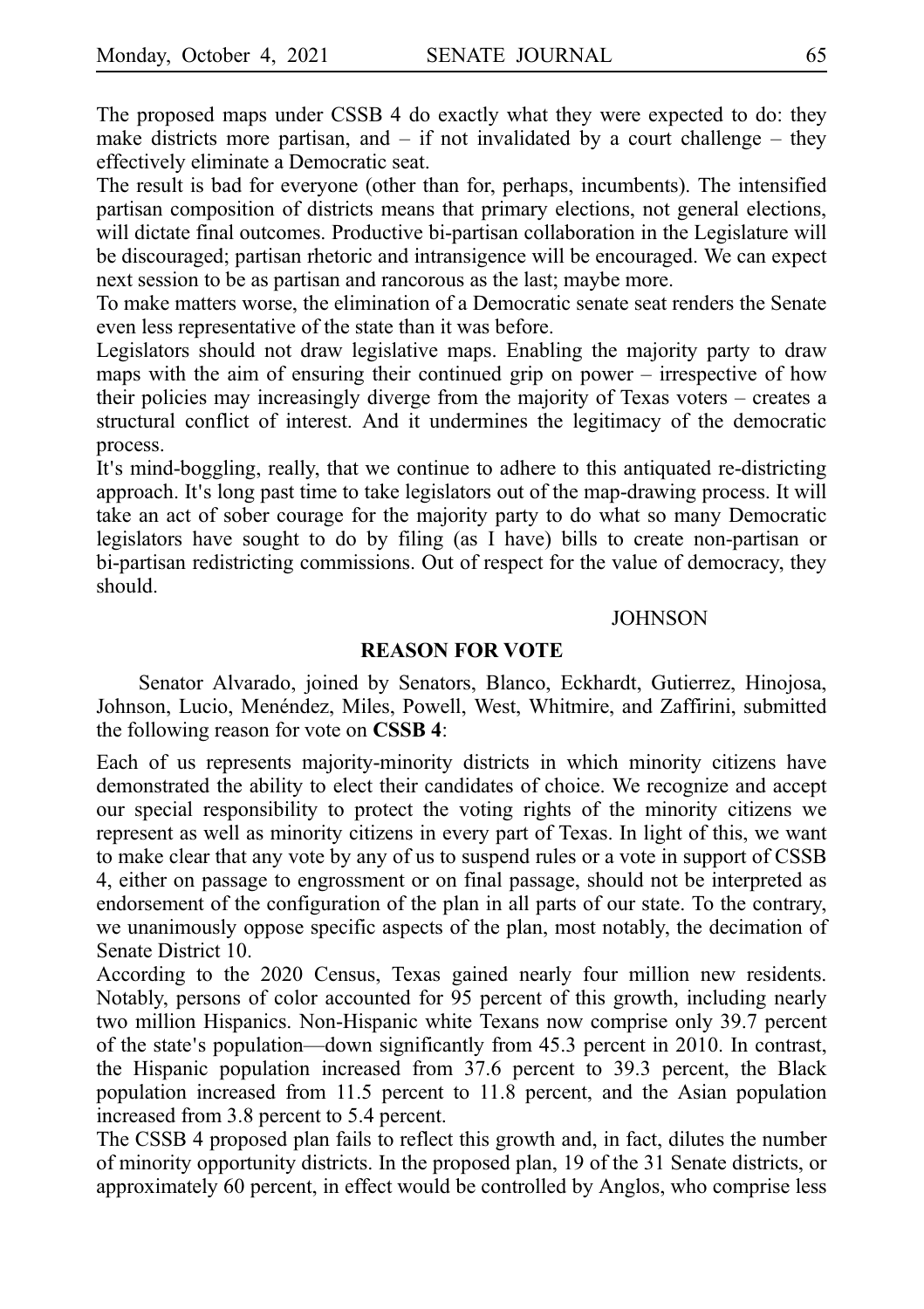than 40 percent of our current population. If the racial and ethnic makeup of the body reflected that of the state, we would have 12 districts in which Hispanic voters could elect candidates of their choice, four districts in which African American voters could elect candidates of their choice, and at least one district in which Asian Americans could elect candidates of their choice. In total, the Senate would have 17 districts in which Texans of color elected candidates of their choice. CSSB 4 falls far short of this bare minimum mark.

The redistricting process should be an accurate reflection of who lives in our state. In spite of the growing number and proportion of persons of color, if this plan is enacted, our state will go potentially 30 years without adding an Hispanic opportunity district. Worse yet, rather than expanding the opportunity for these growing minority populations, this proposal does the opposite by either slicing them up and placing the pieces in majority Anglo districts or packing them together in fewer and fewer districts. Such actions are deliberate, they are illegal, and they are discriminatory.

Given these deliberate actions, it is no surprise that CSSB 4 does not comply with the requirements of the Voting Rights Act. While the Voting Rights Act requires additional minority opportunity districts to be drawn, CSSB 4 does the opposite by dismantling Senate District 10 (SD 10) in north Texas. The current SD 10 has evolved over the last two decades into an effective coalition crossover district in which minority citizens have demonstrated the ability to elect their candidate of choice, as was intended by the Legislative Redistricting Board when the lines were developed in 2001. Additionally, under the current Senate District 10 benchmark, some Anglo voters have joined with politically cohesive minority voters to elect a candidate of choice.

Under CSSB 4, the voting strength of minority citizens in SD 10 are intentionally destroyed, and rural Anglo voters are installed as the controlling majority in the district. Not only would minority voters in SD 10 no longer have an effective opportunity to elect a candidate in the district, they would have no voice at all.

While claims that this new configuration of SD 10 is required due to population changes in the region, amendments offered by members of this body demonstrate that is simply false. SD 10 can be drawn to maintain its ability for minorities to elect their candidates of choice while also more closely preserving the current geographies of nearby districts.

In addition to the dismantling of SD 10, this map systematically diminishes the ability of African Americans, Hispanics, Asians, and other minorities to have electoral power in Texas. Under the current statewide Senate map, 15 districts have majority-minority populations, and in 12 of these districts, including SD 10, minority citizens have demonstrated the ability to elect their candidate of choice. Under the proposed Senate plan, only 12 districts would have majority-minority populations, despite these populations accounting for nearly all the growth this last decade.

Unfortunately, Texas has a long history of denying minority citizens their rights under the Voting Rights Act and the U.S. Constitution. What has become increasingly clear is that state leaders will stop at nothing to deny minorities in this state from wielding their electoral strength. Regardless of claims that race was completely ignored in creating this map, no senator can claim after multiple hearings and today's debate that they do not know the harmful effects this map will have on racial minorities across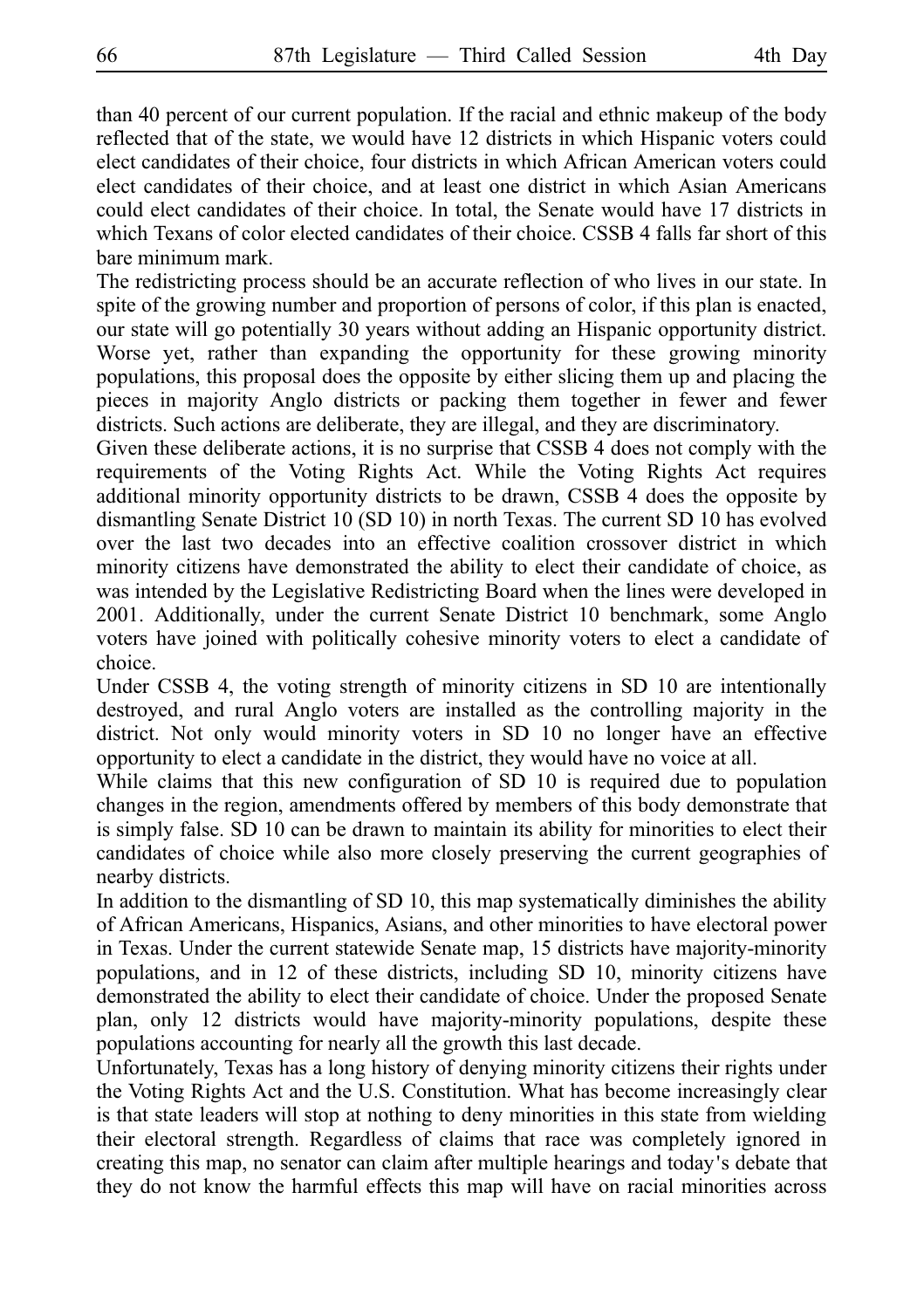Texas. Texans deserve better than to have maps that perpetuate decades of suppressing minority voters.

| <b>MENÉNDEZ</b>  |
|------------------|
| <b>MILES</b>     |
| <b>POWELL</b>    |
| WEST             |
| <b>WHITMIRE</b>  |
| <b>ZAFFIRINI</b> |
|                  |
|                  |

## **REMARKS ORDERED PRINTED**

On motion of Senator Johnson and by unanimous consent, the remarks regarding **CSSB 4** on second reading were ordered reduced to writing and printed in the *Senate* Journal.

The remarks will be printed in an addendum to this day's Journal.

## **SENATE BILL 7 ON THIRD READING**

The President laid before the Senate SB 7 by Senator Huffman at this time on its third reading and final passage:

**SB 7**, Relating to the composition of districts for the election of members of the State Board of Education.

The bill was read third time and was passed by the following vote: Yeas 21, Nays 10.

Yeas: Bettencourt, Birdwell, Buckingham, Campbell, Creighton, Hall, Hancock, Hinojosa, Huffman, Hughes, Kolkhorst, Lucio, Nelson, Nichols, Paxton, Perry, Schwertner, Seliger, Springer, Taylor, Zaffirini.

Nays: Alvarado, Blanco, Eckhardt, Gutierrez, Johnson, Menéndez, Miles, Powell, West, Whitmire.

## **REASON FOR VOTE**

Senator Miles submitted the following reason for vote on **SB** 7:

I voted against SB 7 because it reduces the ability of African Americans to elect a candidate of their choosing to the State Board of Education. Currently District 4 is currently represented by an African American and the district is made up of voters from Harris and Ft. Bend Counties. SB 7 removes the precincts from Ft. Bend County from District 4. Removing these precincts from District 4 will reduce the ability of African Americans to elect a candidate of their choosing. As a result, I cannot vote for this plan.

MILES